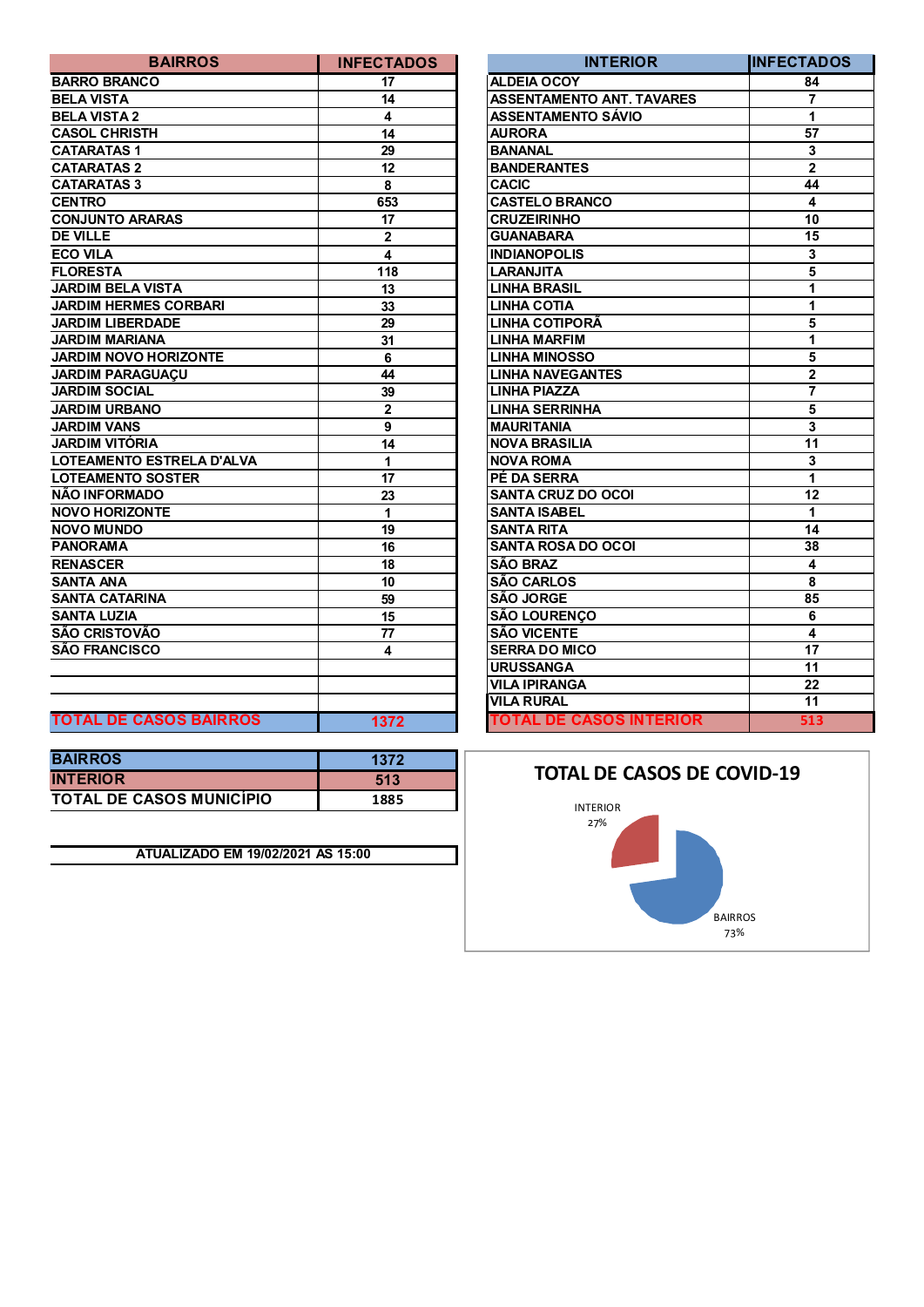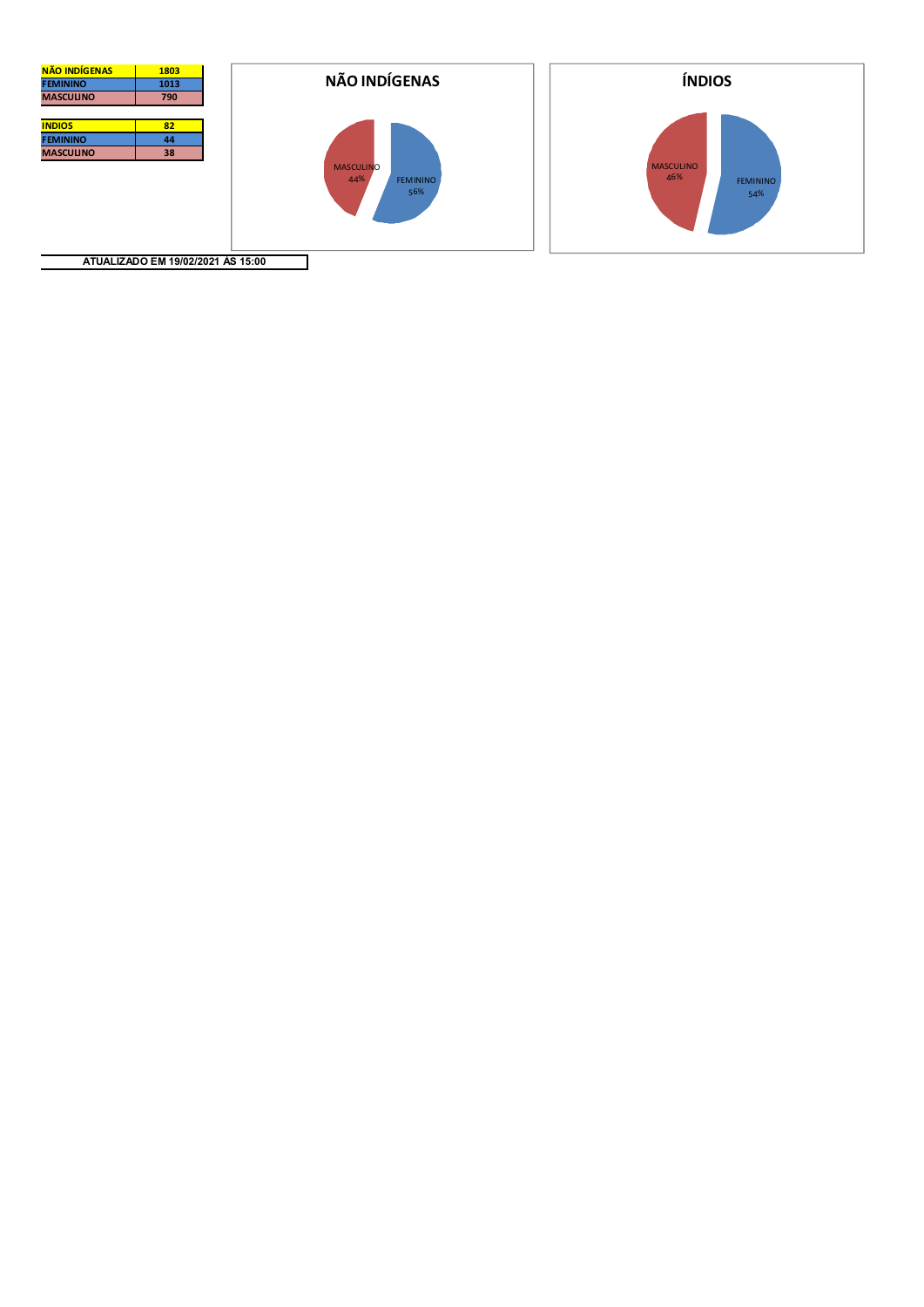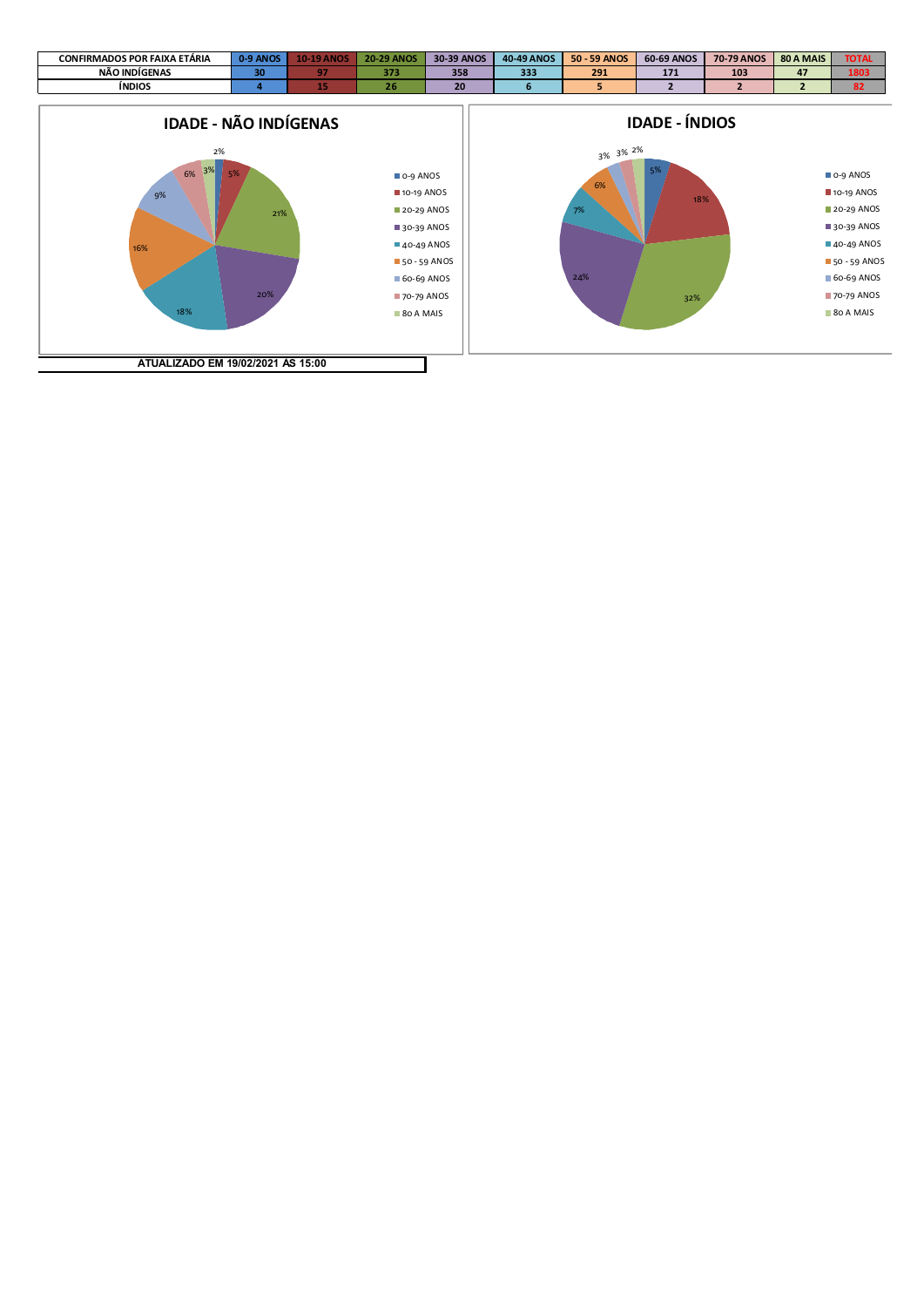|              | <b>SEXO</b>                       | <b>IDADE</b>    | <b>MORBIDADES</b>                                                                |  |  |
|--------------|-----------------------------------|-----------------|----------------------------------------------------------------------------------|--|--|
| $\mathbf{1}$ | <b>HOMEM</b>                      | 59 ANOS         | <b>SEM MORBIDADE</b>                                                             |  |  |
| $\mathbf{2}$ | <b>HOMEM</b>                      | <b>105 ANOS</b> | <b>SEM MORBIDADE</b>                                                             |  |  |
| 3            | <b>MULHER</b>                     | 83 ANOS         | HIPERTENSÃO, DIABETES, DOENÇA CARDIOVASCULAR                                     |  |  |
| 4            | <b>MULHER</b>                     | 68 ANOS         | DOENÇA CARDIOVASCULAR, HIPERTENSÃO, DIABETES, DOENÇA RENAL, OBESIDADE, TABAGISMO |  |  |
| 5            | <b>HOMEM</b>                      | 82 ANOS         | NÃO INFORMADO                                                                    |  |  |
| 6            | <b>MULHER</b>                     | 59 ANOS         | DOENÇA CARDIOVASCULAR, HEPÁTICA, HIPERTENSÃO, DIABETES.                          |  |  |
| 7            | <b>MULHER</b>                     | 91 ANOS         | <b>HIPERTENSÃO</b>                                                               |  |  |
| 8            | <b>MULHER</b>                     | 78 ANOS         | HIPERTENSÃO, OBESIDADE                                                           |  |  |
| 9            | <b>HOMEM</b>                      | 81 ANOS         | DOENÇA CARDIOVASCULAR, HIPERTENSÃO, DIABETES, OBESIDADE                          |  |  |
| 10           | <b>MULHER</b>                     | <b>76 ANOS</b>  | HIPERTENSÃO, DIABETES                                                            |  |  |
| 11           | <b>HOMEM</b>                      | 88 ANOS         | DOENÇA PULMONAR, DIABETES                                                        |  |  |
| 12           | <b>HOMEM</b>                      | 70 ANOS         | <b>HIPERTENSÃO</b>                                                               |  |  |
| 13           | <b>HOMEM</b>                      | 78 ANOS         | <b>HIPERTENSÃO</b>                                                               |  |  |
| 14           | <b>MULHER</b>                     | 85 ANOS         | NÃO INFORMADO                                                                    |  |  |
| 15           | <b>MULHER</b>                     | 68 ANOS         | HIPERTENSÃO, DIABETES                                                            |  |  |
| 16           | <b>MULHER</b>                     | 85 ANOS         | <b>DOENCA NEUROLÓGICA</b>                                                        |  |  |
| 17           | <b>MULHER</b>                     | 93 ANOS         | DOENCA CARDIOVASCULAR, OBESIDADE                                                 |  |  |
| 18           | <b>HOMEM</b>                      | 75 ANOS         | <b>OBESIDADE</b>                                                                 |  |  |
| 19           | <b>HOMEM</b>                      | 85 ANOS         | NÃO INFORMADO                                                                    |  |  |
| 20           | <b>MULHER</b>                     | 86 ANOS         | NÃO INFORMADO                                                                    |  |  |
| 21           | <b>HOMEM</b>                      | 75 ANOS         | <b>SEM MORBIDADE</b>                                                             |  |  |
| 22           | <b>HOMEM</b>                      | 79 ANOS         | DOENÇA CARDIOVASCULAR                                                            |  |  |
| 23           | <b>HOMEM</b>                      | <b>76 ANOS</b>  | DOENÇA CARDIOVASCULAR, HIPERTENSÃO E DIABETES                                    |  |  |
| 24           | <b>HOMEM</b>                      | 72 ANOS         | NEOPLASIA, HIPERTENSÃO, DIABETES                                                 |  |  |
| 25           | <b>MULHER</b>                     | 88 ANOS         | HIPERTENSÃO, DOENÇA PULMORAR, DOENÇA NEUROLÓGICA, TABAGISMO                      |  |  |
| 26           | <b>MULHER</b>                     | 59 ANOS         | NÃO INFORMADO                                                                    |  |  |
| 27           | <b>MULHER</b>                     | 80 ANOS         | DOENÇA CARDIOVASCULAR, HIPERTENSÃO                                               |  |  |
| 28           | <b>MULHER</b>                     | 57 ANOS         | NÃO INFORMADO                                                                    |  |  |
| 29           | <b>HOMEM</b>                      | 50 ANOS         | <b>SEM MORBIDADE</b>                                                             |  |  |
| 30           | <b>HOMEM</b>                      | 65 ANOS         | NÃO INFORMADO                                                                    |  |  |
|              |                                   |                 |                                                                                  |  |  |
|              | ATUALIZADO EM 19/02/2021 ÀS 15:00 |                 |                                                                                  |  |  |